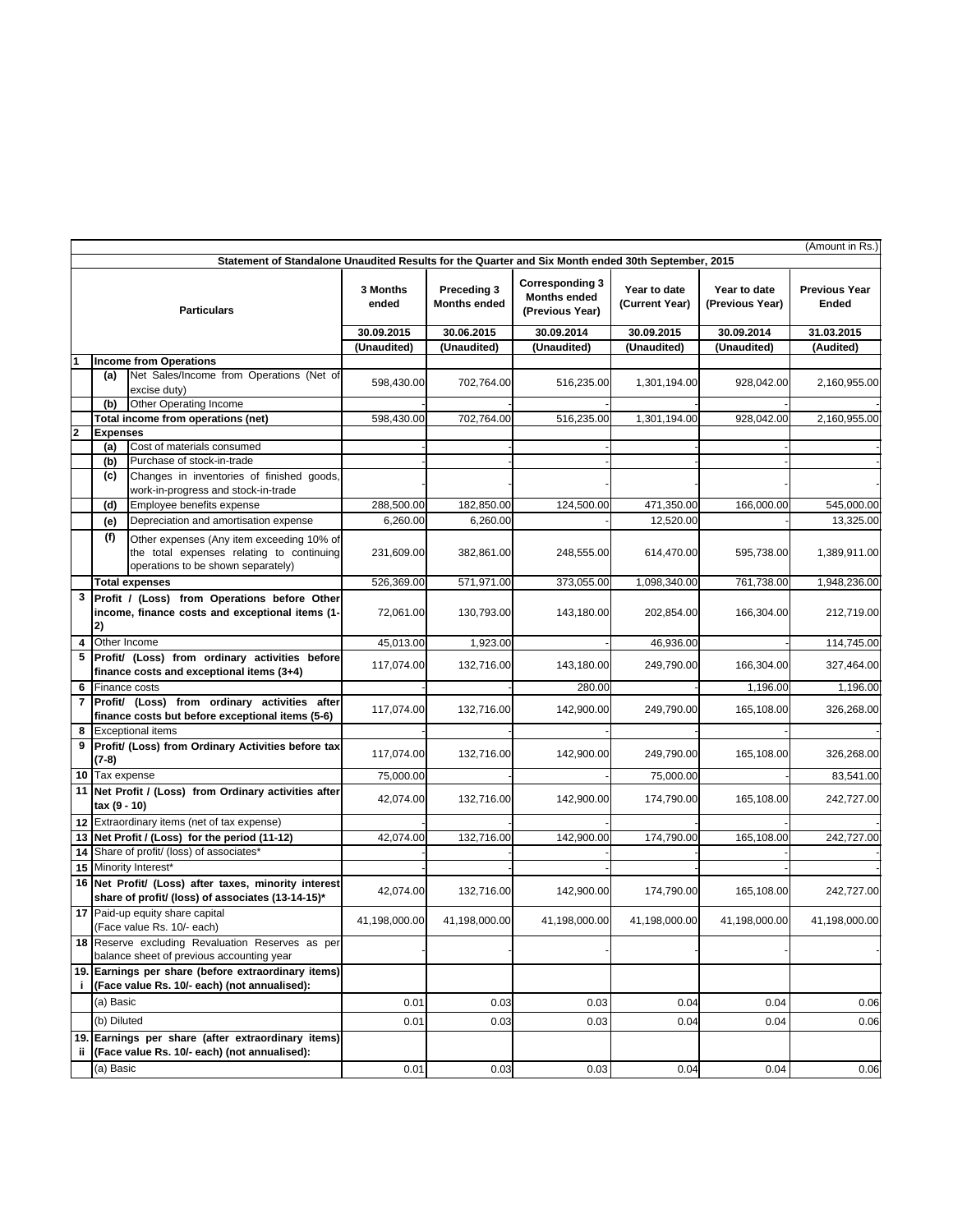|        | (b) Diluted                                                                                                                                                                                                                                                                                              | 0.01 | 0.03 | 0.03 | 0.04                                | 0.04 | 0.06                               |
|--------|----------------------------------------------------------------------------------------------------------------------------------------------------------------------------------------------------------------------------------------------------------------------------------------------------------|------|------|------|-------------------------------------|------|------------------------------------|
|        | * Applicable in the case of consolidated results.                                                                                                                                                                                                                                                        |      |      |      |                                     |      |                                    |
| Notes: |                                                                                                                                                                                                                                                                                                          |      |      |      |                                     |      |                                    |
|        | The above financial results have been reviewed by the Audit Committees and approved by the Board of Directors of the Company at the meeting held on 07.11.2015<br>and have been subject to limited review by the Statutory Auditors of the Company as required under clause 41 of the listing agreement. |      |      |      |                                     |      |                                    |
|        | 2 Previous year figures have been re-grouped, recast and rearranged whereever necessary.                                                                                                                                                                                                                 |      |      |      |                                     |      |                                    |
|        |                                                                                                                                                                                                                                                                                                          |      |      |      |                                     |      | By order of the Board              |
|        |                                                                                                                                                                                                                                                                                                          |      |      |      | <b>For Vani Commercials Limited</b> |      |                                    |
|        |                                                                                                                                                                                                                                                                                                          |      |      |      |                                     |      |                                    |
|        |                                                                                                                                                                                                                                                                                                          |      |      |      |                                     |      |                                    |
|        |                                                                                                                                                                                                                                                                                                          |      |      |      |                                     |      | Sd/-                               |
|        | Place: New Delhi                                                                                                                                                                                                                                                                                         |      |      |      |                                     |      | Divesh Kumar Bajai                 |
|        | Date: 07.11.2015                                                                                                                                                                                                                                                                                         |      |      |      |                                     |      | <b>Managing Director &amp; CFO</b> |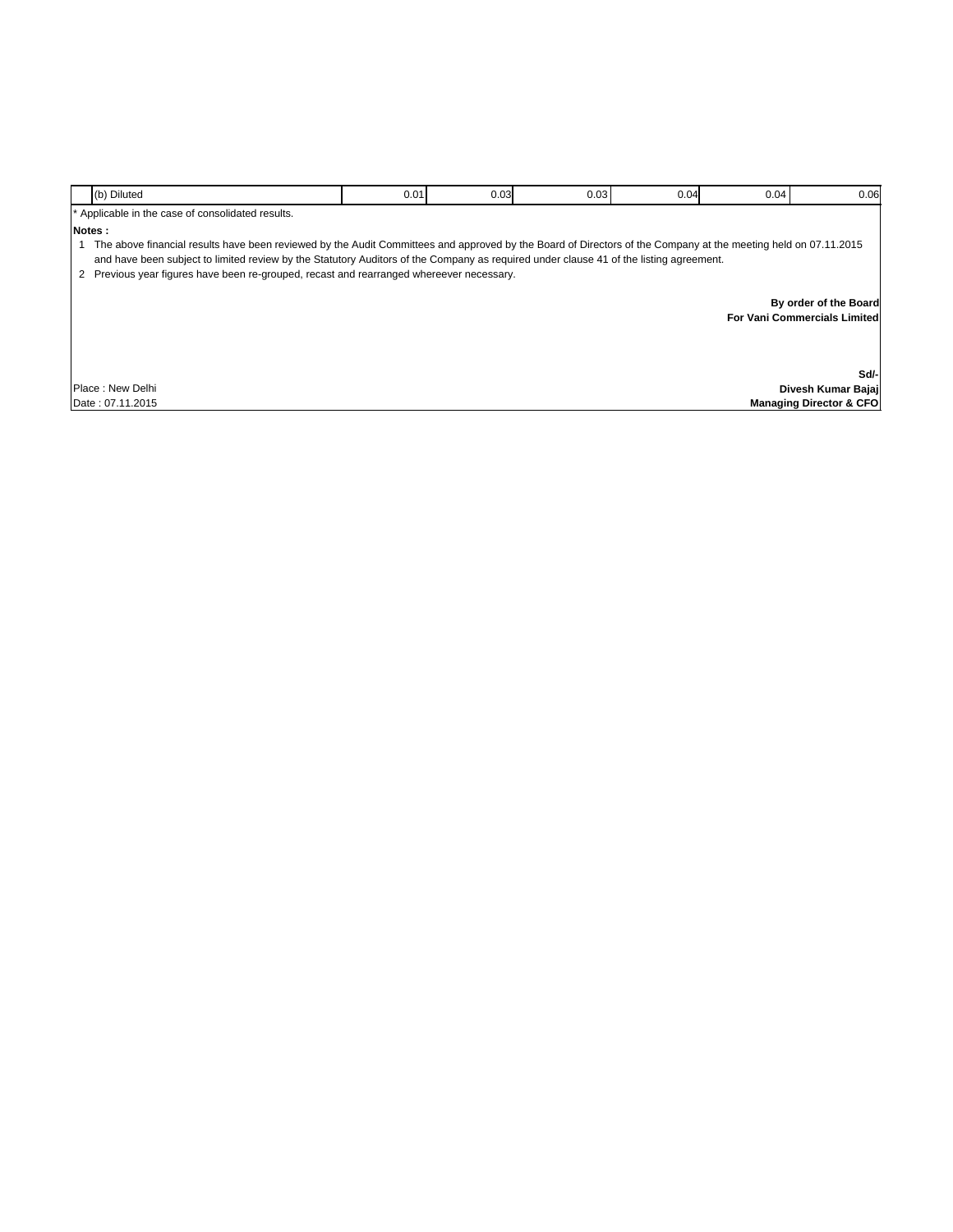|                    | Select Information for the Quarter and Six Month ended 30th September 2015                               |                                                                                                  |                             |                                                           |                                |                                 |                           |              |  |
|--------------------|----------------------------------------------------------------------------------------------------------|--------------------------------------------------------------------------------------------------|-----------------------------|-----------------------------------------------------------|--------------------------------|---------------------------------|---------------------------|--------------|--|
| <b>Particulars</b> |                                                                                                          | 3 months<br>ended                                                                                | Preceding 3<br>months ended | <b>Corresponding 3</b><br>months ended<br>(Previous Year) | Year to date<br>(Current Year) | Year to date<br>(Previous Year) | Previous year<br>ended    |              |  |
|                    |                                                                                                          |                                                                                                  | 30.09.2015                  | 30.06.2015                                                | 30.09.2014                     | 30.09.2015                      | 30.09.2014                | 31.03.2015   |  |
| A                  |                                                                                                          | <b>PARTICULARS OF SHAREHOLDING</b>                                                               |                             |                                                           |                                |                                 |                           |              |  |
|                    |                                                                                                          | <b>Public Shareholding</b>                                                                       |                             |                                                           |                                |                                 |                           |              |  |
|                    |                                                                                                          | Number of shares                                                                                 | 3,558,400.00                | 3,558,400.00                                              | 3,558,400.00                   | 3,558,400.00                    | 3,558,400.00              | 3,558,400.00 |  |
|                    | $\overline{\phantom{a}}$                                                                                 | Percentage of shareholding                                                                       | 86.37                       | 86.37                                                     | 86.37                          | 86.37                           | 86.37                     | 86.37        |  |
| $\overline{c}$     |                                                                                                          | Promoters and Promoter Group Shareholding                                                        |                             |                                                           |                                |                                 |                           |              |  |
|                    |                                                                                                          | a) Pledged/Encumbered                                                                            |                             |                                                           |                                |                                 |                           |              |  |
|                    | ÷,                                                                                                       | Number of shares                                                                                 |                             |                                                           |                                |                                 |                           |              |  |
|                    | $\blacksquare$                                                                                           | Percentage of shares (as a % of the total<br>shareholding of promoter and promoter group)        |                             |                                                           |                                |                                 |                           |              |  |
|                    |                                                                                                          | Percentage of shares (as a % of the total share<br>capital of the Company)                       |                             |                                                           |                                |                                 |                           |              |  |
|                    | b)                                                                                                       | Non - encumbered                                                                                 |                             |                                                           |                                |                                 |                           |              |  |
|                    |                                                                                                          | Number of shares                                                                                 | 561,400.00                  | 561,400.00                                                | 561,400.00                     | 561,400.00                      | 561,400.00                | 561,400.00   |  |
|                    |                                                                                                          | Percentage of shares (as a % of the total<br>shareholding of the Promoter and Promoter<br>group) | 100.00                      | 100.00                                                    | 100.00                         | 100.00                          | 100.00                    | 100.00       |  |
|                    |                                                                                                          | Percentage of shares (as a % of the total share<br>capital of the Company)                       | 13.63                       | 13.63                                                     | 13.63                          | 13.63                           | 13.63                     | 13.63        |  |
|                    |                                                                                                          |                                                                                                  |                             |                                                           |                                |                                 |                           |              |  |
|                    | <b>Particulars</b>                                                                                       |                                                                                                  |                             |                                                           |                                |                                 | 3 Months ended 30.09.2015 |              |  |
|                    | В                                                                                                        | <b>INVESTOR COMPLAINTS</b>                                                                       |                             |                                                           |                                |                                 |                           |              |  |
|                    | Pending at the beginning of the quarter                                                                  |                                                                                                  |                             |                                                           |                                | Nil                             |                           |              |  |
|                    | Received during the quarter                                                                              |                                                                                                  |                             |                                                           |                                |                                 | Nil                       |              |  |
|                    | Disposed of during the quarter                                                                           |                                                                                                  |                             |                                                           |                                |                                 | Nil                       |              |  |
|                    | Remaining unresolved at the end of the quarter                                                           |                                                                                                  |                             |                                                           |                                |                                 | Nil                       |              |  |
|                    | By order of the Board<br><b>For Vani Commercials Limited</b>                                             |                                                                                                  |                             |                                                           |                                |                                 |                           |              |  |
|                    | Sd/-<br>Place: New Delhi<br>Divesh Kumar Bajaj<br>Date: 07.11.2015<br><b>Managing Director &amp; CFO</b> |                                                                                                  |                             |                                                           |                                |                                 |                           |              |  |

 **Managing Director & CFO**